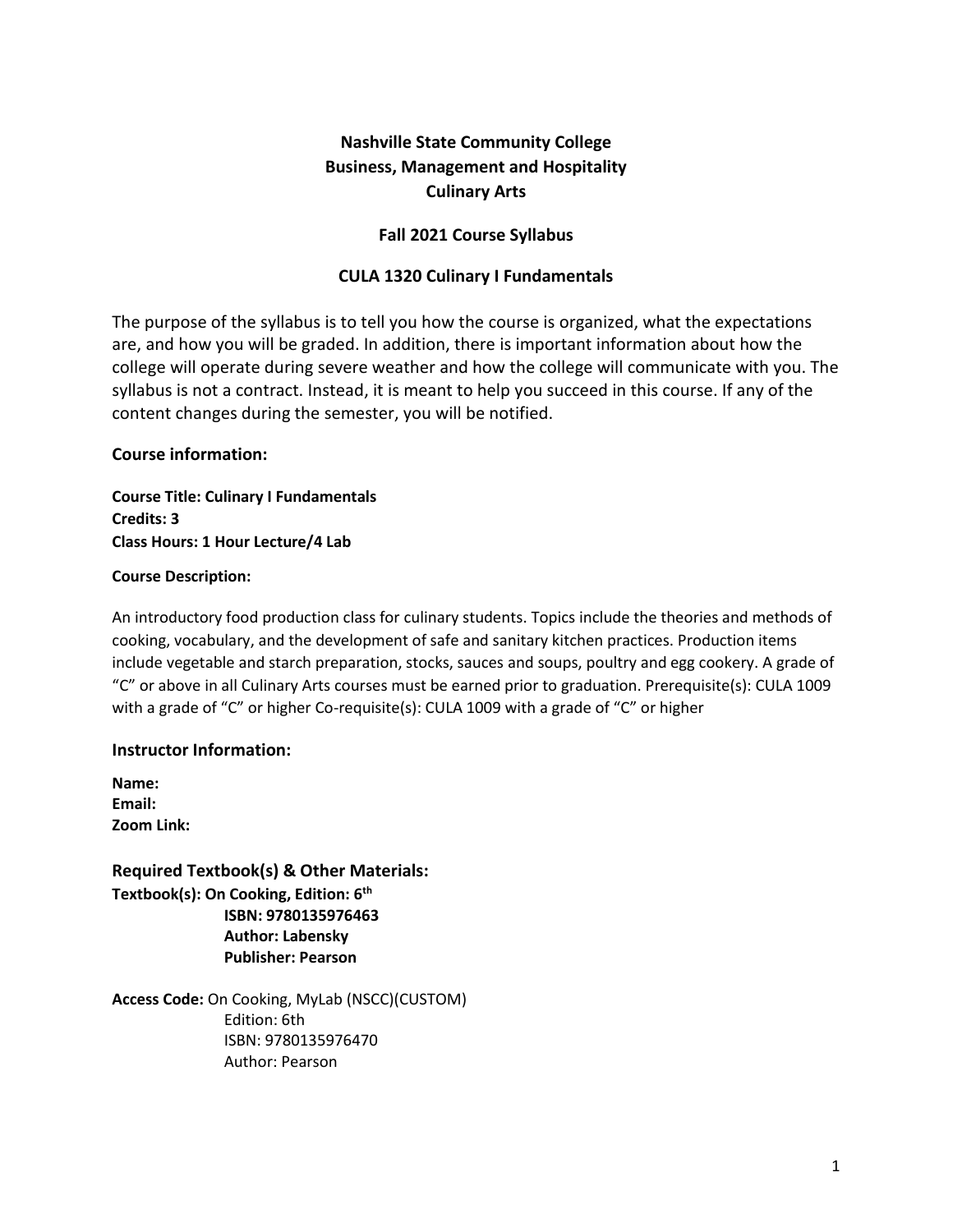Once you have registered for your courses, you should make sure you have the correct textbook and materials for each course. Before courses begin, you can do this by looking up your courses on the bookstore's website ( <https://www.bkstr.com/nsccstore/shop/textbooks-and-course-materials> ) using your A# or by entering your course information. If you are registered with the Access Center and need an alternate format for the textbook and other course materials, please contact the Access Center at 615-353-3721, 615-353-3741, or accesscenter@nscc.edu

**Digital Course Materials:** These ensure you pay less for your course materials and have easy access through D2L throughout the semester. When you registered for this course, the charge for these materials appeared on your account. If you decide you do not want to purchase the course materials embedded in NS Online, you can opt out of the program **until the end of the second week of classes**. If you opt out, you will be responsible for purchasing the required course materials on your own. For more information, please visit [www.nscc.edu/dcm.](http://www.nscc.edu/dcm)

**Honors Option**: Honors credit is available in some classes. If you are interested in participating in the Honors Program, please see your instructor within the first four weeks of class.

**Course Outcomes:** At the end of the semester, this is what you should know and/or be able to do:

1. Demonstrate basic knife skills, hand tool and equipment operation with emphasis on proper safety techniques.

2. Execute the dice, batonnet, julienne, mince and bias cuts on a variety of vegetables

3. Identify and use herbs, spices, oils and vinegar, condiments, marinades and rubs.

4. Demonstrate sanitary food handling techniques, safe work practices, and proper equipment and facility use and maintenance

5. Execute and season a number of foundation dishes including stocks, cream soups, puree soups, starches, vegetables, grains and poultry.

## **Course Competencies:**

The following are detailed course competencies, or specific skills or knowledge, intended to help you achieve the course outcomes:

1. Work in a team environment, under the direction of a teaching Chef, and demonstrate the ability to take direction and constructive criticism in order to improve as a culinarian.

2. Describe and execute the cleaning assignments for the kitchen

3. Execute the dice, batonnet, julienne, mince and bias cuts on a variety of vegetables using proper safety techniques.

4. Identify, demonstrate and use safe practices with kitchen equipment

5. Demonstrate sanitary food handling techniques, safe work practices, and proper equipment and facility use and maintenance as taught in CULA 1200, Sanitation and Food Safety.

6. Identify and use herbs, spices, oils and vinegar, condiments, marinades and rubs.

7. Execute and season a number of foundation dishes including stocks, soups, starches, vegetables, grains, breakfast items and poultry.

8. Food production utilizing the repertoire of cooking methods.

9. Utilize standard weights and measures, and demonstrate proper scaling and measurement techniques.

10. Work in a team environment, under the direction of a teaching Chef, and demonstrate the ability to take direction and constructive criticism in order to improve as a culinarian.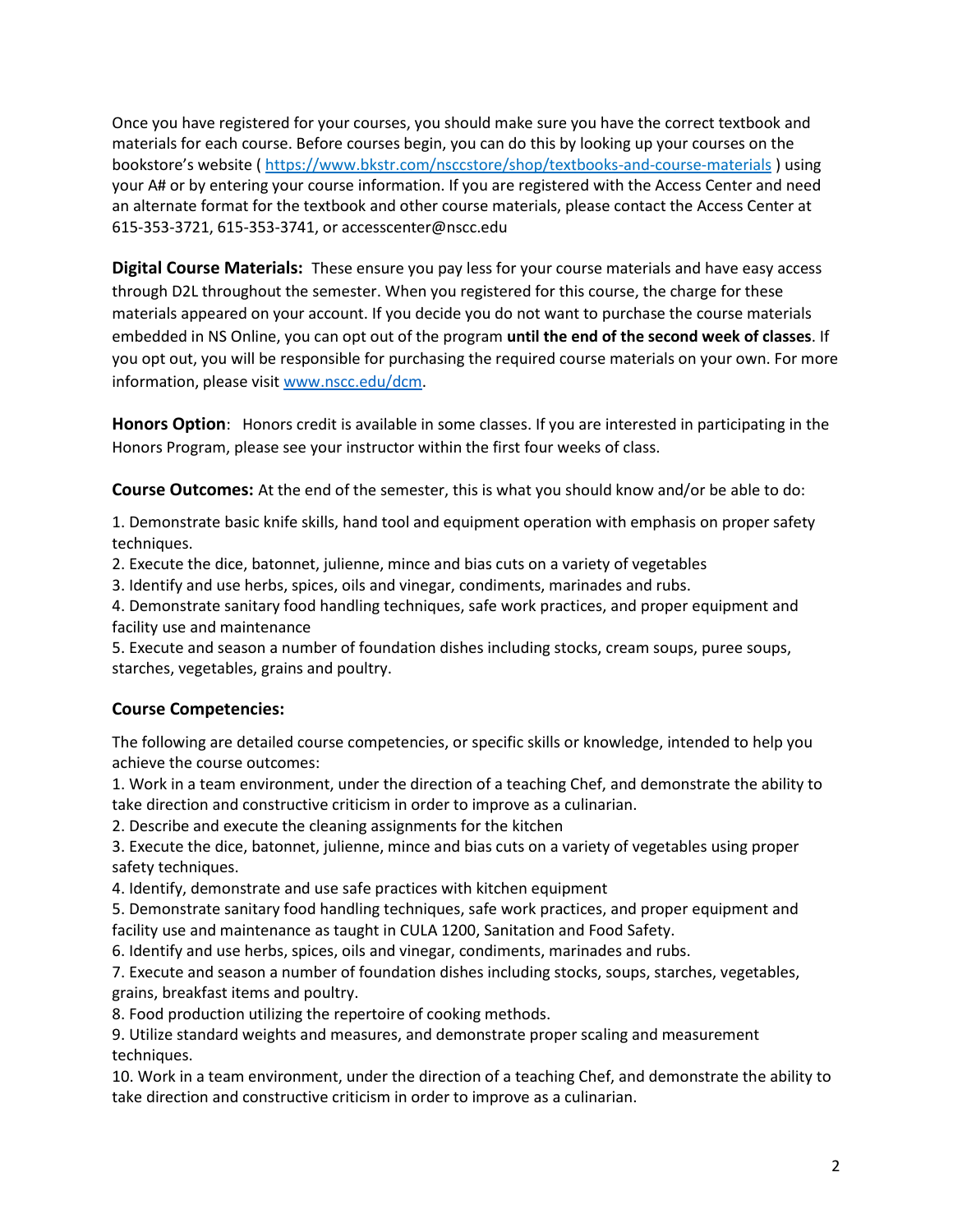11. Demonstrate the procedure for writing, reading, scaling and executing a standardized recipe.

The following are general education competencies intended to support the course outcomes:

- 1. Apply mathematical concepts to recipes and formulas.
- 2. Know how to locate, evaluate, and use information sources.
- 3. Use critical thinking skills.
- 4. Apply scientific thought processes to a range of situations.

#### **Course Assessments:**

The following performance assessments will be used to demonstrate students' understanding, knowledge, and skills:

Testing- 20% Laboratory Expectation-40% Other evaluation Methods (Warmups, Chapter Tests, Video Assessments, Assignments) - 40 %

## **Grading Policy:**

A grade of "C" or above must be earned in culinary prerequisite courses to meet requirements for enrollment in subsequent courses. A grade of "C" or above in all Culinary Arts courses must be earned prior to graduation.

#### **Grading Scale:**

| Letter Grade | Percentage Range |
|--------------|------------------|
|              | 90-100           |
| R            | 80-89            |
|              | 70-79            |
|              | 60-69            |
|              | < 60             |

#### **FA**

If you stop attending class or if you are in an online class and stop submitting assignments, but do not turn in a withdrawal form by the deadline, you are still enrolled in class. You will be given a grade of FA, which means you have failed due to not attending class and not completing your assignments. Please refer to the current academic calendar available on the Nashville State web site, looking for the date that indicates it is the "Last Day to Earn F for Attendance (FA)." If you stop attending your course after this date, you will receive an F.

#### **FN**

An FN is awarded if you have never attended your course or done any of the work in an online course.

#### **Late Work Policy & Make-up Procedures for Missed Assignments and Work:**

You are expected to complete all assignments at the scheduled time. You are expected to take all exams at the scheduled time. Make up exams will be given at the instructor's discretion and convenience. Without prior arrangements, no makeup exams will be given.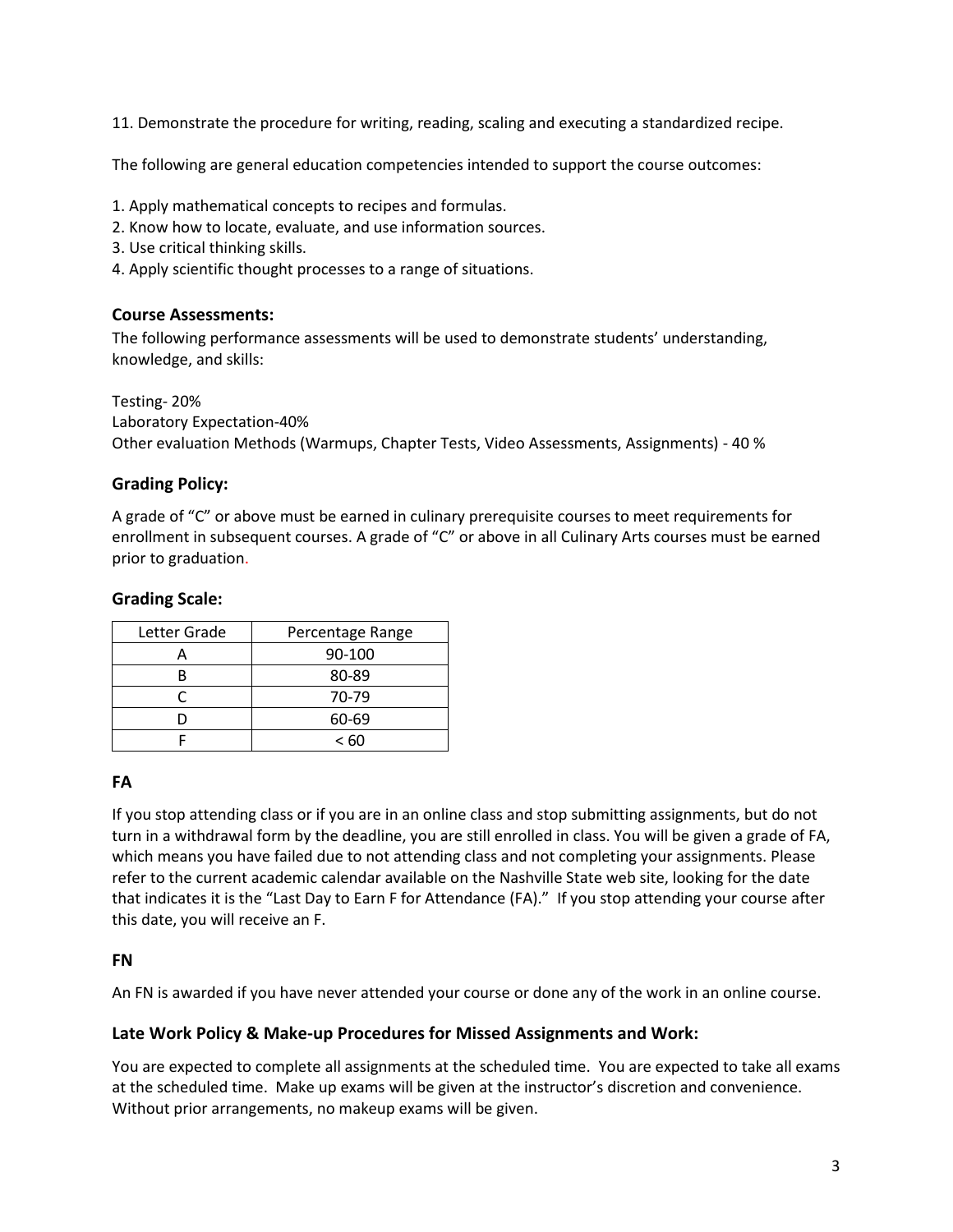# **Attendance Policy**

## **General Policy**

If you have been exposed to COVID-19 or have tested positive, you must email [virusinfo@nscc.edu](mailto:virusinfo@nscc.edu).

- *Absences in a course may affect your final grade.*
- *Tardiness may also affect your final grade.*
- *You are responsible for all work/tests that occur during any missed course session(s) regardless of reason(s) for absence.*
- *If you are not well enough to attend a course session (class), you must notify the instructor as soon as possible before the scheduled course time.*
	- o *If you are unable to notify an instructor before the scheduled course time, you must contact the instructor as soon as reasonably possible.*
- *If you have an unavoidable conflict with a scheduled course session, you must notify the instructor before the course session.* 
	- o *If you are unable to notify an instructor before the scheduled course time, you must contact the instructor as soon as reasonably possible.*

## **Instructor's Policy**

Students are expected to attend all scheduled classes and laboratories. Absences in a course may affect a student's final grade. The student is responsible for all assigned work in the course regardless of excused or unexcused absences. Tardiness may also affect a student's final grade.

A student who arrives late for class will be marked as tardy with the third (3rd) late occurrence counted as one (1) absence. In general, at the instructor's discretion, four (4) absences in a semester will result in a grade of **FA** for the course.

Arriving late to class and who fail to adhere to the above standards will be penalized according to program policy.

• 10% automatic deduction of the daily grade.

**For financial aid** purposes, **attendance** is measured by participation in the course. Instructors can determine your level of participation in several ways. Some of those ways are:

- continued attendance
- participation in on-ground or virtual class sessions
- participating in D2L as prompted
- responding to an instructor's email
- posting to a discussion board
- completing and submitting assignments

## **Culinary Uniform Policy**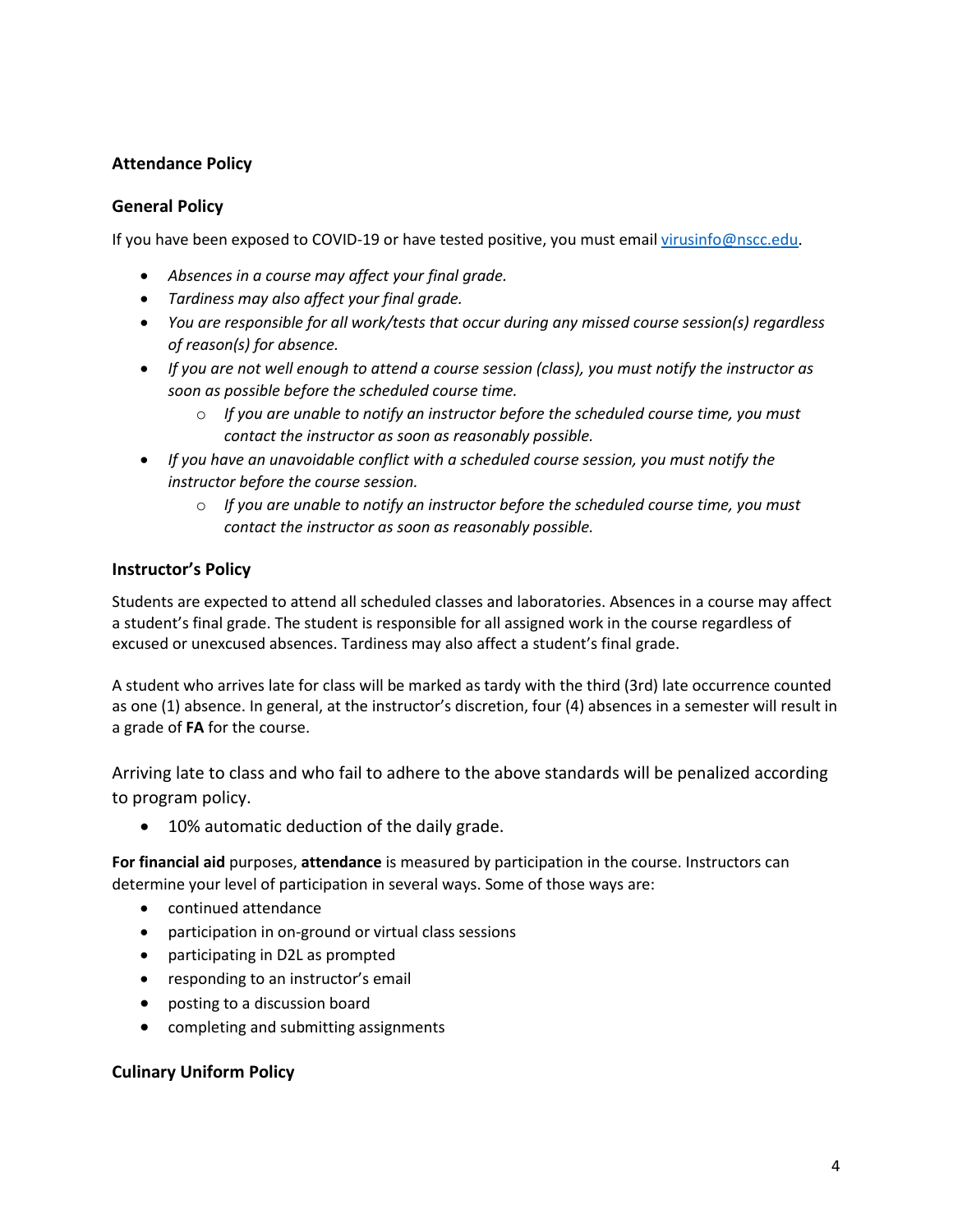You must report to class in full uniform and remain in full uniform at all times until class has ended. Students not in full uniform will be dismissed or not admitted into class. You must have your curriculum books with you when reporting to class.

Black leather shoes – must be worn at all times. They must be solid black in color, closed-toed and cleanable with a non-slip sole. Worn in all culinary classes

Black or white socks (plain – no stripes or emblems). Worn in all culinary classes.

Hounds tooth Pants – clean, pressed, hemmed, must be worn at the waist and pants length should be ankle length but not touching the ground. Worn in all culinary classes.

Chef's jacket– clean, pressed (standard NSCC-issue **only**) and buttoned completely up.

Face Mask (plain white mask, plain black mask, or the branded NSCC black mask. No other masks will be allowed in lecture and) **Worn at all times** once entering the building.

T-shirt worn under chef coat (white or black, no lettering, design, or insignia).

Jewelry – no jewelry of any kind is to be worn in class except for plain wedding band.

Piercings – No piercings of any kind are permitted in class except 1 stud earring in each ear.

Nails and Nail Polish – No nail polish or nail stickers of any kind or false nails are permitted. All nails must be trimmed to finger length.

Makeup can be worn, must be kept neutral and minimal.

Perfumes, cologne or other strong fragrances must not be worn.

Sweater or coats may not be worn in classrooms or laboratories.

Beards and goatees must be kept groomed to 1/4 inch in length; you cannot be in the process of growing a beard and/or mustache during class. Otherwise all make students must be clean-shaven daily. Arriving in class with a partial uniform, dirty uniform; or any who fail to adhere to the above standards will be penalized according to program policy.

• 5% deduction of the daily grade.

## **Technology Statement**

- All classes at the College are web enhanced. "Web enhanced" means that components of the course, such as assignments and online discussions, may be located online in the class D2L/NS Online course shell and used in the course, even if the course meets in a classroom on ground.
- You must have access to a computer and an internet connection to complete assignments, engage in online discussions, and access various course materials through D2L/NS Online course shells.
- You may also be required to use free video conferencing platforms (examples: Zoom, Teams, etc.) for course sessions and meetings.
- You will be responsible for appropriate dress while on video. This means that you are expected to dress as if you were in a classroom.
- You will be responsible for a distraction free environment while on video. This means that the professor and others in the course should not be able to hear noise in your home, such as cell phones, TVs, or barking dogs. The best way to do this is to keep yourself on "mute" until you need to speak.
- You will be responsible for making sure your background is neutral. Keep in mind that students and professors come from all around the world, and you are all a part of our community. Therefore, please avoid having images in your background that may be offensive to your classmates.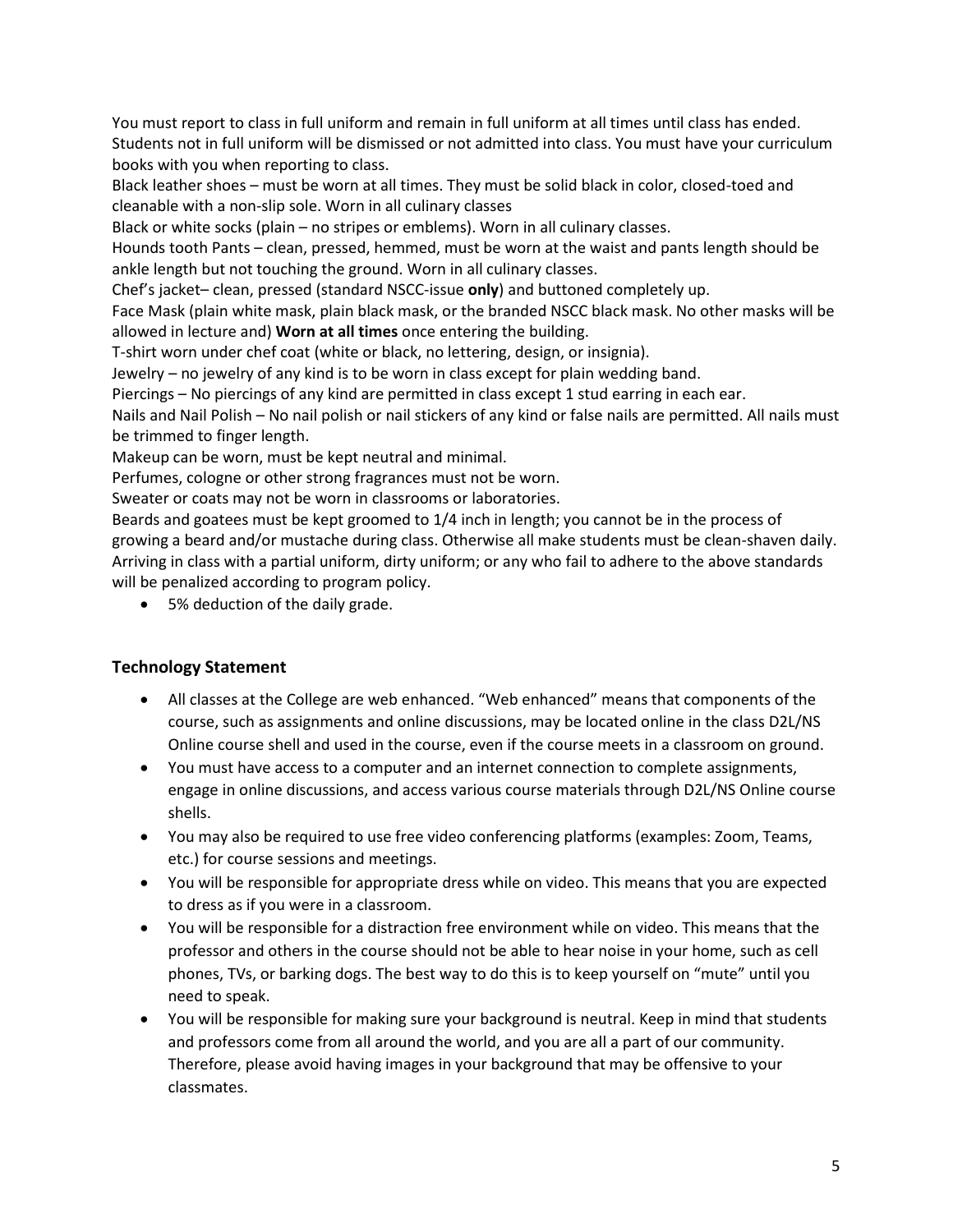- Certain publisher materials, such as textbook figures, may not work on cellphones and may require a laptop or a tablet.
- If you have questions or concerns regarding access to a computer or internet resources, please contact your instructor. Additional information is available on this website: [https://www.nscc.edu/current-students/student-online-resources/access-to-internet-and](https://www.nscc.edu/current-students/student-online-resources/access-to-internet-and-technology)[technology.](https://www.nscc.edu/current-students/student-online-resources/access-to-internet-and-technology)

## **Computer Labs**

Computers are available for all Nashville State students to use at each campus during open hours. Open computer lab availability may vary from campus to campus.

You should check the NSCC website for current hours of operation.

## **D2L/NS Online and myNSCC**

It is your responsibility to check your email in **both** D2L/NS Online course shells and your @my.nscc.edu (student email) on a regular basis. These are the official communication channels between the college and you. You are responsible for the information communicated through these email channels. D2L/NS Online emails contain specific course information and @my.nscc.edu emails contain important information from college offices, such as Financial Aid.

## **ADA Compliance Statement**

If you need accommodations due to a disability, please do not hesitate to reach out to our Access Center. Disabilities for which you can receive accommodations include documented physical, emotional, and/or learning conditions. Nashville State is committed to supporting your success, and we encourage you to get assistance if needed. If you require accommodations for any courses in which you are enrolled, contact the Access Center at 615.353.3741 or 615.353.3721, or e-mail [accesscenter@nscc.edu.](mailto:accesscenter@nscc.edu)

## **Classroom Misconduct**

Disruptive conduct is not allowed in the classroom. Disruptive conduct is any behavior that prevents students from learning and interferes with the ability of the instructor to teach. This may change from course to course; therefore, your individual instructors will give you guidance on what qualifies as "disruptive conduct" in their courses. Please review the [Nashville State Student Code of Conduct policy.](https://s3.amazonaws.com/nscc.edu/PDFs/dean-students/Student_Code_of_Conduct_Policy.pdf) Please be aware that children are not allowed in class or to be left unattended on campus.

## **Academic Misconduct**

You have started this academic journey to prepare for a future career. Because of this, it is important that you learn the materials being presented in your courses. For this reason, cheating, in any form, robs you of your opportunity to learn and master the material that will enable you to succeed in that future career. Nashville State has a clear [Academic Misconduct Policy](https://s3.amazonaws.com/nscc.edu/PDFs/dean-students/Student_Code_of_Conduct_Policy.pdf) that you are expected to follow. In addition, your instructors will clarify what Academic Misconduct looks like and the consequences for violations in each course that you take. The instructor has the authority to assign an "F" or a "zero" for such violations or for the semester grade.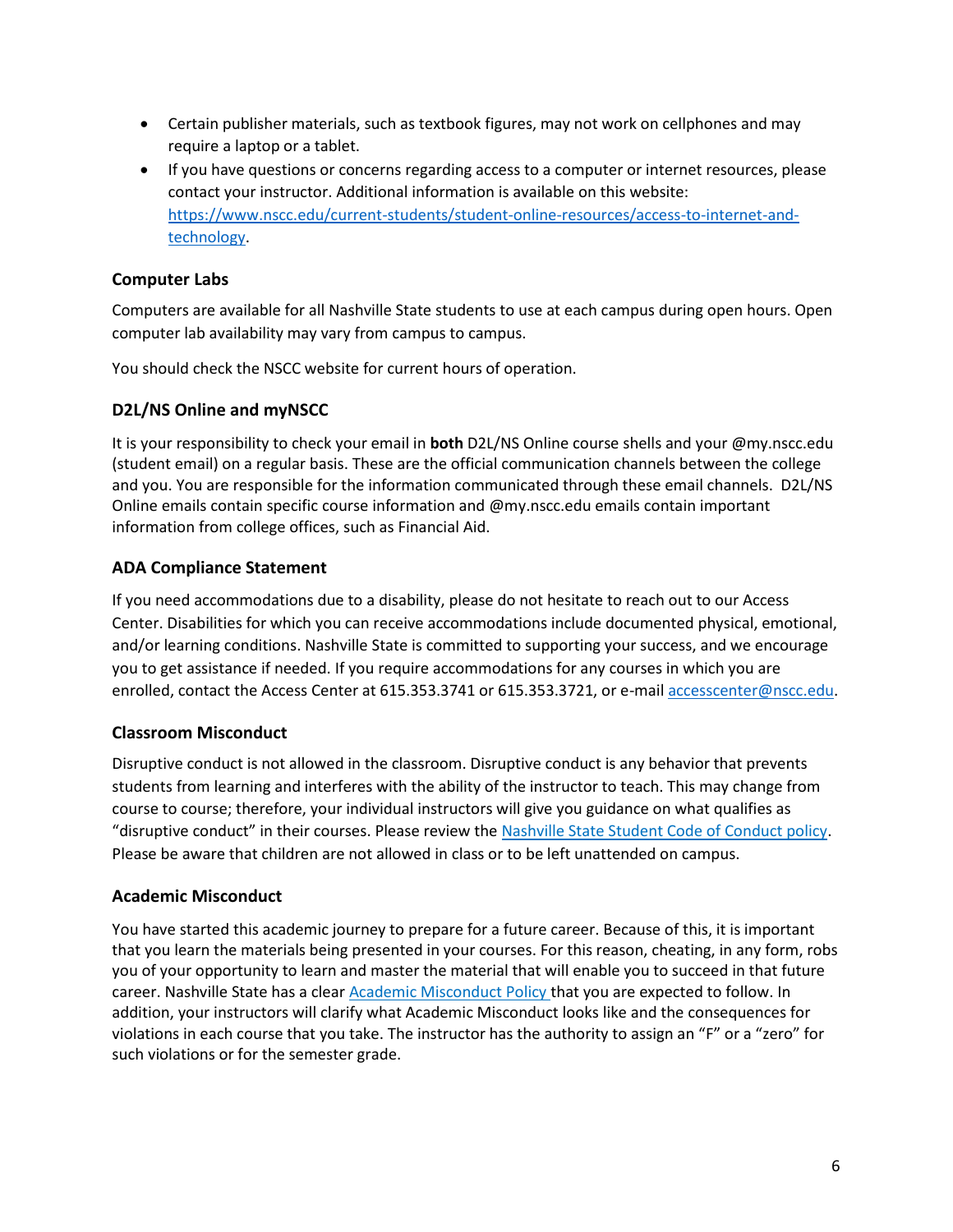## **Academic Early Alert System**

If you are not doing well in your course, your instructor may send you an Early Alert through your @my.nscc.edu email. This email will go to your academic advisor and Student Success advisor, as well. If you get an Early Alert, contact your instructor immediately. Instructors send these when they want to help you figure out how to get extra support to pass the course. An Early Alert does not mean that you have already failed the course. Rather, it means you are in danger of failing the course if you do not change your learning strategy. Please use an Early Alert to your advantage and as an opportunity to improve your grade.

## **RAVE Emergency Alert System**

You can log in to this free alert system to receive text messages about emergencies related to NSCC campuses: [https://www.getrave.com/login/nscc.](https://www.getrave.com/login/nscc) The instructions for this are listed below.

- Your RAVE Username is your NSCC email address.
- If you've never received an email from RAVE with your password, or if you need to reset your password, select "Forgot your password?" and a new password will be emailed to you.
- Should the RAVE system indicate "user not found", select Register and create your own RAVE account.

## **Student Wellness**

Your well-being is important to us. With this in mind, the college has several resources available to provide support when needed:

- Free tutoring: [https://www.nscc.edu/current-students/on-campus-resources/learning-center](https://www.nscc.edu/current-students/on-campus-resources/learning-center-and-tutoring)[and-tutoring](https://www.nscc.edu/current-students/on-campus-resources/learning-center-and-tutoring)
- NSCC email, scheduling, online courses, textbooks, tech check out and support, computer labs on campuses, academic advising, financial advising, COVID-19 information and procedures on campuses:<https://www.nscc.edu/current-students/student-online-resources>
- Services that help with bus passes, food, childcare, textbooks, housing, financial counseling, personal counseling, suicide prevention, health insurance: [https://www.nscc.edu/current](https://www.nscc.edu/current-students/on-campus-resources/student-support-services)[students/on-campus-resources/student-support-services](https://www.nscc.edu/current-students/on-campus-resources/student-support-services)

## **Equity Statement**

We are taking steps to become more aware of the many different needs of students. Faculty, staff and administrators are committed to helping students find ways to meet their needs so that ALL students can reach their goals. Please ask for things you need.

## **Inclement Weather & Campus Closings**

You get notices about campus closings in these places: text messages from RAVE and [www.nscc.edu.](http://www.nscc.edu/) Even when campuses are closed, you are still responsible for completing all assigned work. Check D2L/NS Online for a message from your instructor so you do not miss important assignments and due dates, which may change due to the campus closure.